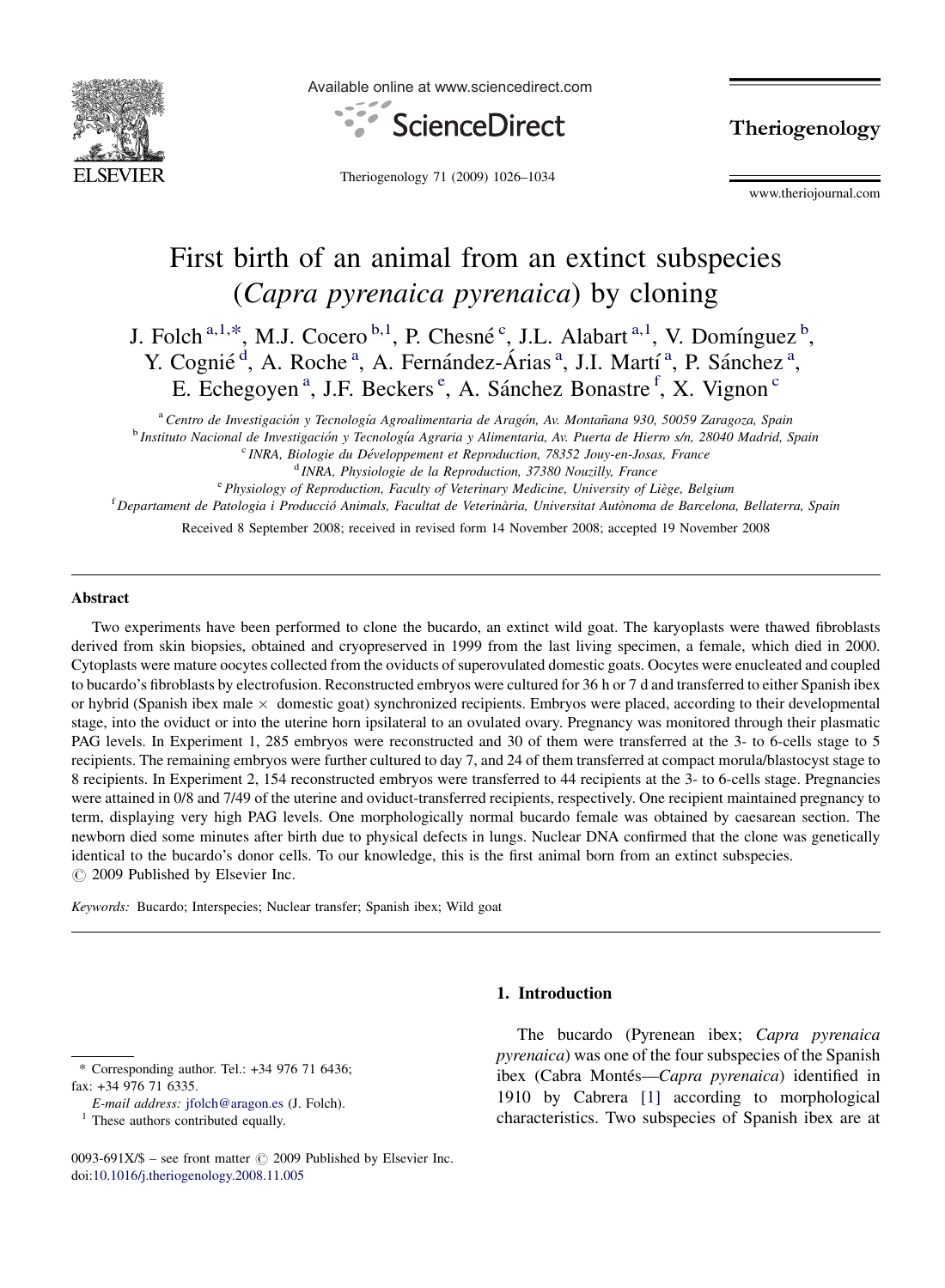present free-living in Spain: Capra pyrenaica victoriae, living in Central and Northwest Spain and Capra pyrenaica hispanica living both in the South and Eastern Spanish Mediterranean Mountains. The Portuguese ibex (Capra pyrenaica lusitanica) became extinct in 1892 [\[1\].](#page-7-0) The bucardo population was abundant in the Pyrenees, but decreased very quickly along the last two centuries supposedly due to high hunting pressure. In the second half of the 20th century only a scarce population was living in the National Ordesa Park situated in the Spanish Central Pyrenees. All the in situ attempts to stop the declining of the population by natural methods, such as strategies of food supply, were ineffective. As a consequence, in 1989, the EU and the local Aragon Government underwent a Project to capture all available population of bucardos, with the aim to multiply them by assisted reproduction in captivity, but at this time only three old females and no males were living. Genetic studies of this population showed an extremely low variability in the MHC [\[2\],](#page-7-0) which may in part explain the bucardo's decline. Natural hybridization of the three remaining females with C. p. hispanica fertile males was attempted. Although the levels of faecal estrogens and progesterone indicated that pregnancies took place in two females (Alabart, unpublished data), no live kids were observed. In 1999 only one bucardo female of about 12 year old was living. In a final attempt to preserve the bucardo's genetic resources, we captured this last specimen and cells from a skin biopsy were obtained, multiplied and kept frozen in liquid nitrogen. This animal was in situ released just after biopsy and died in 2000. Therefore, the Spanish Government recently declared the bucardo extinct [\[3\]](#page-7-0). It is also currently listed as extinct by the IUCN Red List.

Previous studies on interspecies nuclear transfer (NT) followed by embryo transfer into domestic recipients resulted on live offspring, both in gaur (Bos gaurus) [\[4\]](#page-7-0) and mouflon (Ovis orientalis musimon) [\[5\]](#page-7-0). It has not been proved that the obtained clones can reach the adult stage. The cloned Gaur survived for only few days and the cloned mouflon survived for at least 7 months [\[6\],](#page-7-0) but no more information is available to our knowledge. In spite of this, we attempted a similar approach for the bucardo, using the cryopreserved cells, since cloning is the only possibility to avoid its complete disappearance. This paper presents the results obtained in this study.

## 2. Materials and methods

Embryos were reconstructed by fusion of epithelial bucardo's cells and enucleated oocytes of domestic goats, and transferred to pure Spanish ibex or hybrids (Spanish ibex  $\times$  domestic goats).

Unless otherwise specified, all materials were obtained from Sigma–Aldrich. All experimental procedures are in accordance with the current European Directive 86/609/EEC (DOCE number 358).

## 2.1. Preparation of karyoplasts

Donor cells were derived from a skin biopsy of the last specimen and grown from explants as described in Ref. [\[7\]](#page-7-0). The cells grown out of the explants were trypsinized and seeded in new culture dishes after 2 weeks (passage 1). In the following steps, cells were passaged at subconfluency and a portion was frozen for long-term storage. Fibroblasts were characterized by indirect immunofluorescence using an anti-vimentin antibody (V9 clone; Chemicon). All cultures were conducted in DMEM supplemented with 10% foetal calf serum at 38.5 °C and 5%  $CO<sub>2</sub>$  in humidified air. Nuclear transfer experiments were performed using cells at passage 3, which were maintained confluent for at least 72 h in DMEM–10% FCS before NT. Cells for NT were collected by trypsinisation and kept in suspension in culture medium at room temperature for 20–120 min before being transferred to the manipulation chamber.

#### 2.2. Superovulation and collection of oocytes

Mature oocytes were collected from domestic goats that were superovulated using highly purified porcine FSH and LH (Laboratory of Endocrinology, Faculty of Veterinary Medicine, University of Liège, Belgium). Thirty adult, mixed breed goats were synchronized by 45 mg fluorogestone acetate (FGA) sponges (Intervet) during 11 d. Superovulation was achieved with 6 intramuscular doses of pFSH (4, 4, 2, 2, 2 and 2 mg) at 12 h intervals, starting 48 h before sponge withdrawal. Cloprostenol  $(75 \mu g)$ ; Estrumate, Schering-Plough) was administered at the first FSH injection and two doses of 66  $\mu$ g pLH were applied at the 5th and 6th FSH injections. Ovulations were synchronized by an intravenous injection of 50  $\mu$ g of LHRH (SIGMA, L-7134) applied 32 h after sponge withdrawal. Oocytes were collected under general anaesthesia by retrograde flushing of the oviducts with Dulbecco's Modified PBS, supplemented with BSA (2 g  $1^{-1}$ ), 28–34 h after LHRH injection [\[8\]](#page-7-0). Oocytes were transferred to M199 medium supplemented with 10% FCS. Oocytes with attached cumulus cells were denuded by exposure to  $0.5$  mg ml<sup>-1</sup> hyaluronidase in M199-HEPES (20 mM)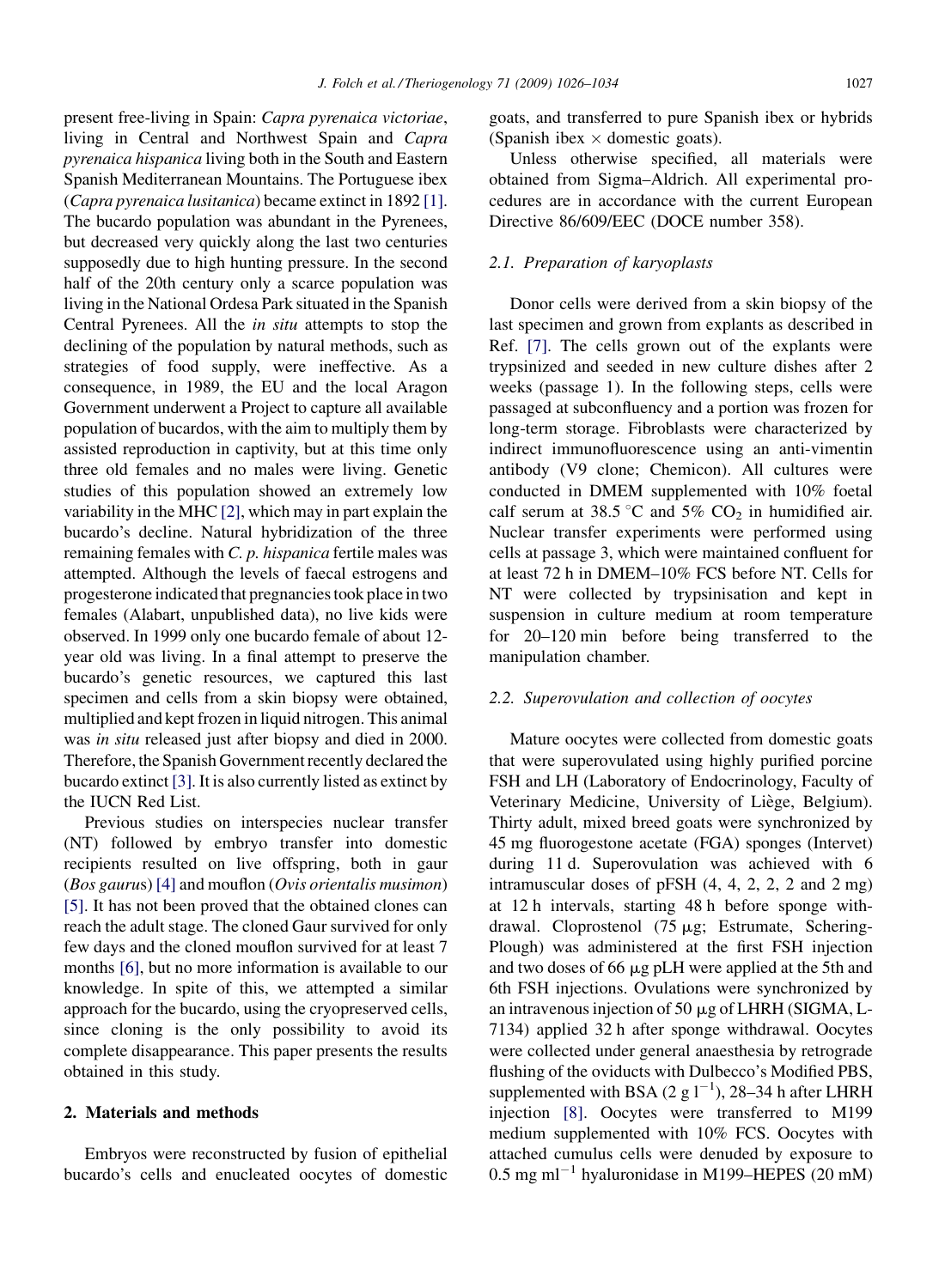for 5 min at room temperature followed by gentle pipetting with a small-bore pipette. Denuded oocytes were incubated in M199 medium supplemented with 10% FCS and 0.5  $\mu$ g ml<sup>-1</sup> Hoechst 33342 for 20 min before enucleation.

### 2.3. Nuclear transfer

Enucleation was performed in M199 supplemented with cytochalasin B  $(5 \mu g \text{ ml}^{-1})$  and Hoechst dye under an inverted microscope equipped with micromanipulators and epifluorescence. A single fibroblast was injected into the perivitelline space of each enucleated oocyte. Fusion was achieved by application of 2 DC pulses of 2.0 kV cm<sup>-1</sup> for 50  $\mu$ s each in 0.3 M mannitol supplemented with  $100 \mu M$  calcium and magnesium. Fused embryos were incubated in M199 with 10% FCS for 2 h. Activation was then performed by incubation in the presence of ionomycin  $5 \mu M$  for  $5 \text{ min.}$  Activated embryos were incubated in M199 with 10% FCS containing 2 mM 6-dimethylaminopurine and cytochalasin B (5  $\mu$ g ml<sup>-1</sup>) for 4 h [\[9\].](#page-7-0) Reconstructed embryos were co-cultured *in vitro* with Vero cells in microdrops for 36 h (Experiment 2) or 7 d (Experiment 1) in B2 medium (Laboratoire CCD, Paris, France) containing 2.5% FCS.

#### 2.4. Embryo transfer

Embryos were transferred to either pure Spanish ibex  $(n = 17)$  or to hybrid (Spanish ibex male  $\times$  domestic goat;  $n = 40$ ) females kept in captivity. Only a part of the viable embryos obtained were transferred, at each experiment depending on the number of ovulating recipient goats available and/or on the morphological quality of the embryos. In Experiment 1 the reconstructed embryos were cultured for 36 h after fusion. Thirty of those cleaved at 3- to 6-cell stage were transferred into the oviduct of 5 recipients (6 embryos per recipient). The remaining embryos were further cultured to day 7 postfusions and 24 of them were transferred into the uterus of 8 recipients at compact morula/blastocyst (3–4 embryos per recipient). In Experiment 2, only embryos cleaved at 36 h postfusion were transferred into the oviduct of 44 recipients at the 3- to 6-cell stage (3–6 embryos per recipient).

Recipients were synchronized using FGA sponges (45 mg; Intervet) for 11 d plus 400 IU of equine chorionic gonadotropin (Intervet) and 50  $\mu$ g of Cloprostenol 48 h before sponge withdrawal. In the recipients receiving compact morula/blastocysts (Experiment 1), sponges were removed from recipients 40 h later than from oocyte donors to compensate for the slower

development of in vitro cultured NT embryos. Embryos were placed ipsilateral to an ovulated ovary using a Tom  $Cat<sup>TM</sup>$  catheter (Sherwood Medical). Pregnancy diagnosis and monitoring was performed fortnightly from about 45 d after transfer to the end of pregnancy, by external ultrasonography and determination of the plasmatic concentration of PAG (pregnancy-associated glycoprotein). Recipients with PAG levels greater than 1 ng/ml were considered pregnant.

## 2.5. Pregnancy-associated glycoprotein (PAG) analysis

PAG was assayed by the method detailed previously in domestic goats  $[10]$ . In the case of standards,  $100 \mu l$ of the added buffer were replaced by  $100 \mu l$  plasma from non-pregnant Spanish ibex females to mimic samples and minimize non-specific interferences.

#### 2.6. Chromosome complement

Chromosomal analysis was performed in the Centro de Análisis Genéticos (CAGT), located in Zaragoza, Spain. The number of chromosomes in Pyrenean ibex was determined by conventional Giemsa–trypsin– Giemsa (GTG)-banding in 15 metaphase spreads obtained from blood lymphocytes that were cultured in supplemented RPMI 1430 medium.

## 2.7. Mitochondrial and nuclear DNA analyses

Analyses were carried out in the Servei Veterinari de Genética Molecular (Universidad Autónoma de Barcelona, Spain). DNA was isolated by standard procedures from donor cells, kidney of the clone, and blood of the recipient and of the oocyte donor goats. A 653 bp mitochondrial D-loop fragment was amplified and sequenced as described previously [\[11\].](#page-7-0) Sequences have been submitted to GenBank with the following accession numbers: DQ839377 (bucardo donor cells), DQ839376 (newborn bucardo clone; oocyte donor goat), DQ839374 (hybrid recipient goat) and DQ839375 (control oocyte donor goat). Nine microsatellite markers previously tested in the Spanish ibex [\[2\],](#page-7-0) were used to test the authenticity of the clone: CSSM66, ETH10, ETH152, ETH225, ILSTS0005, INRA0005, INRA0037, INRA032, and INRA063.

## 2.8. Pathological studies

The main organs were weighed and photographed. In the case of lung, a standard histopathological analysis was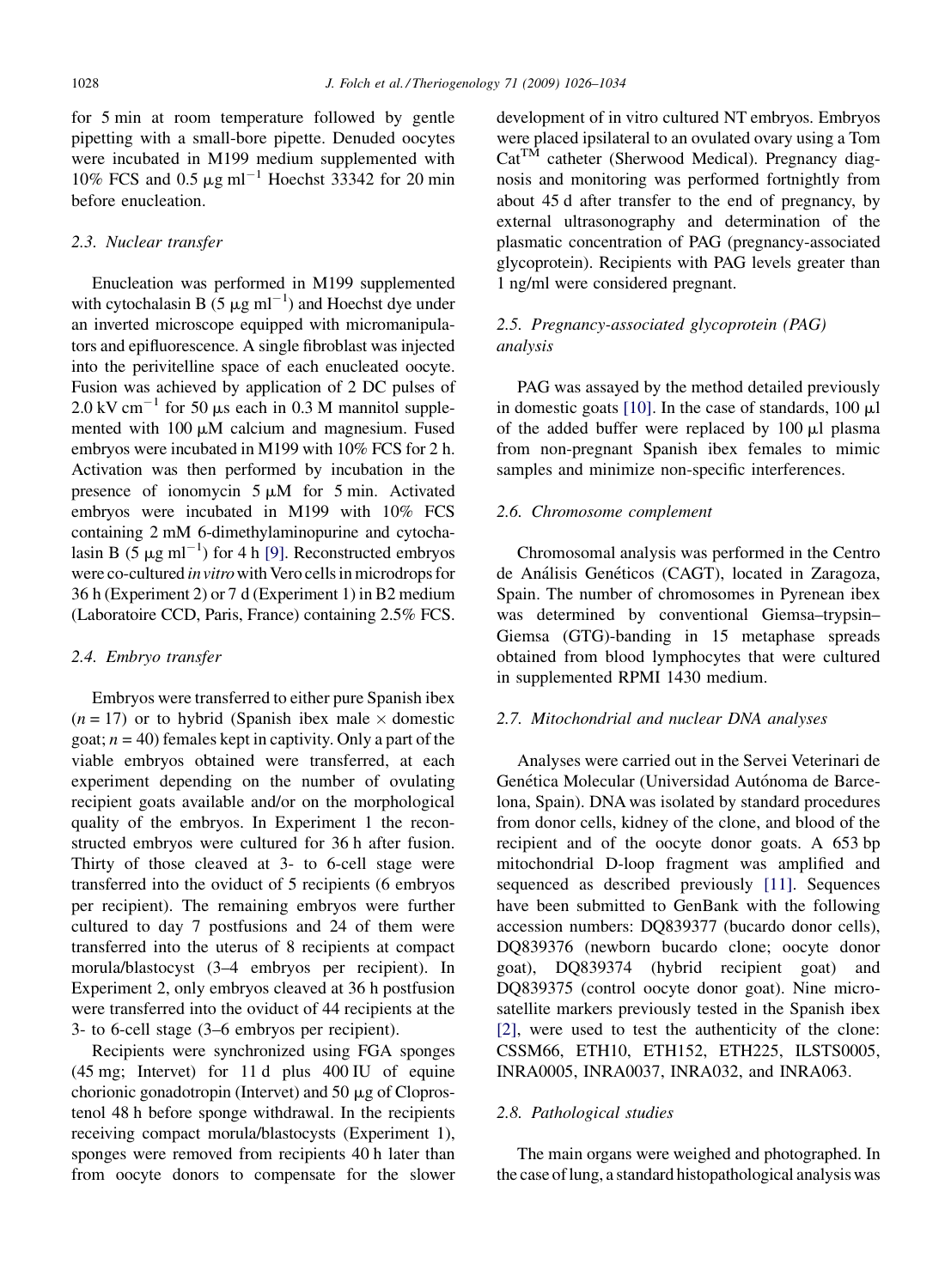| Stage                       | Reconstructed<br>embryos | Cleaved embryos<br>at 36 h $(\%)^a$ | Cultured<br>embryos | <b>Blastocysts</b><br>(%) | Transferred<br>embryos | No. of<br>recipients | Pregnant recipients<br>(45d) |
|-----------------------------|--------------------------|-------------------------------------|---------------------|---------------------------|------------------------|----------------------|------------------------------|
| $3-$ to 6-cell <sup>b</sup> | 285                      | 151 (53.0)                          |                     | —                         | 30 <sup>b</sup>        |                      |                              |
| <b>Blastocysts</b>          |                          |                                     | 121                 | 79 (65.3)                 | 24                     |                      |                              |

Results transferring embryos at the 3- to 6-cell stage into the oviduct and embryos at blastocyst stage into the uterus (Experiment 1).

<sup>a</sup> Only embryos with at least 3 cells were considered. <sup>b</sup> Most of the transferred embryos were at the 4-cell stage.

carried out. Physical body measurements were carried out according to standard procedures in goats [\[12\].](#page-7-0)

#### 2.9. Statistical analysis

Pregnancy rates were compared by Yates' corrected Chi-square test. PAG levels were compared by the Mann–Whitney test. These tests were carried out using the SAS statistical package [\[13\]](#page-7-0).

#### 3. Results

Table 1

After the third passage of the original source of cells, the population was characterized as a homogeneous population of fibroblasts. At confluence, the cells stopped dividing and they were used for nuclear transfer after a period of time at this stage.

In a first series, a group of reconstructed NT embryos was transferred either at the 3- to 6-cells stage in the oviduct or at compact morula/blastocysts stage in the uterus of synchronized recipients (Experiment 1). In this first experiment, pregnancies were achieved only when embryos were transferred at the 3- to 6-cells stage. So, additional attempts using only this stage were performed in four trials (Experiment 2).

In Experiment 1, 301 oocytes were obtained from the 30 operated domestic goats. The mean ovulation rate and oocyte recovery were 12.9 and 79.1 %, respectively. From a total of 285 reconstructed embryos, 209 cleaved after 36 h of culture and 151 (53.0%) reached at least 3

cells. Thirty of the embryos were transferred to the oviduct of recipients. The 121 remaining embryos were cultured to day 7 postfusion and 79 (65.3%) reached the compact morula/blastocyst stage. The 24 morphologically better embryos were transferred to uterus of recipients (Table 1).

In Experiment 2 (Table 2), 497 embryos were reconstituted in four trials and 235 of them (47.3%) cleaved beyond 2-cells stage after 36 h. The 154 morphologically better embryos at the 3- to 6-cells stage were transferred to 44 recipients.

In the compact morula/blastocyst transferred recipients (Experiment 1), no pregnancies were observed. Pregnancy diagnoses were positive in 14.3% (7/49) of recipients receiving 3- to 6-cells embryos (Experiments 1 and 2). Pregnancy rates of pure Spanish ibex and hybryds goats were similar (11.8% vs. 12.5%, respectively; NS).

Pregnancy terminated spontaneously before day 75 in 6 recipients as confirmed by the PAG profiles. Within these recipients, no significant differences were found in PAG values between pure wild and hybrid females [\(Fig. 1](#page-4-0)a). In one hybrid goat, pregnancy continued normally until term, displaying levels of PAG about 70 times higher than recipients that terminate their pregnancy prematurely [\(Fig. 1](#page-4-0)b). At day 162 postfusion, we performed a caesarean section based on a pregnancy length of about 162 d in C. p. hispanica [\[14,15\]](#page-7-0). One bucardo female weighing 2.6k was obtained alive, without external morphological abnormalities. Although

Table 2 Results transferring embryos at 3- to 6-cell stage into the oviduct (Experiment 2).

| Trials | Reconstructed<br>embryos | Cleaved embryos<br>at 36 h $(\%)^a$ | Transferred<br>embryos $(\%)^b$ | No. of<br>recipients | Pregnant recipients<br>(45d) | Pregnant recipients<br>(term) |
|--------|--------------------------|-------------------------------------|---------------------------------|----------------------|------------------------------|-------------------------------|
|        | 107                      | 52 (48.6)                           | 44 (84.6)                       |                      |                              |                               |
| ∠      | 127                      | 75(59.1)                            | 24(32.0)                        |                      |                              |                               |
|        | 99                       | 45 (45.5)                           | 24(53.3)                        |                      |                              |                               |
| 4      | 164                      | 63 (38.4)                           | 62 (98.4)                       | 18                   |                              |                               |
| Total  | 497                      | 235(47.3)                           | 154(65.5)                       | 44                   |                              |                               |

<sup>a</sup> Only embryos with at least 3 cells were considered.  $\overline{b}$  Most of the transferred embryos were at the 4-cell stage.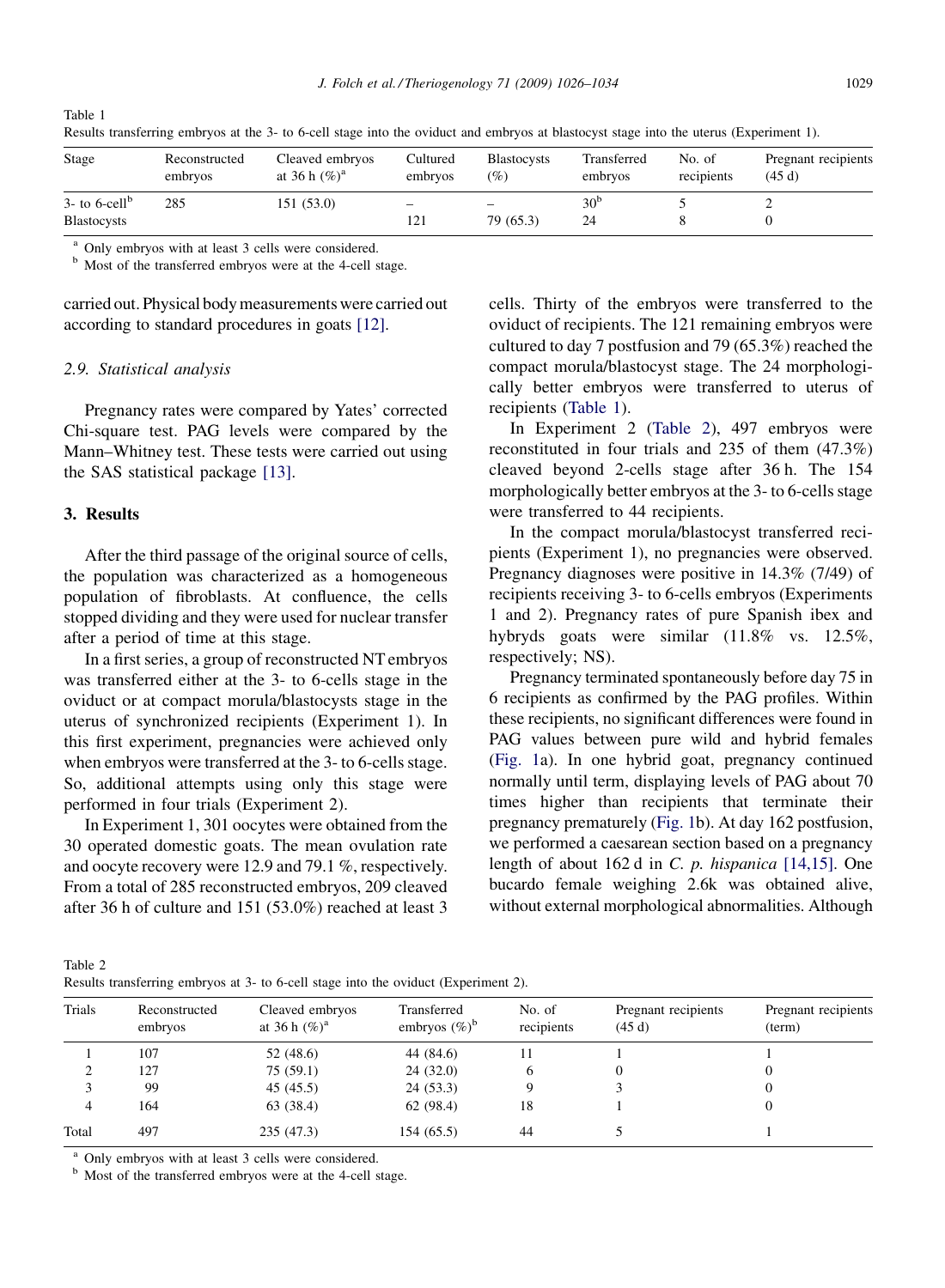<span id="page-4-0"></span>

Fig. 1. Concentrations of pregnancy-associated glycoprotein (ng/ml) during pregnancy in goats terminating their pregnancy prematurely (a), and in a hybrid recipient goat delivering a living clone (b). Solid lines: hybrid recipient goats; dashed lines: wild recipient goats; triangles: Experiment 1, morulas; closed circle: Experiment 2, trial 1; squares: Experiment 2, trial 3; open circle: Experiment 2, trial 4; threshold: cut-off PAG value to consider a goat pregnant (1 ng/ml).

Table 3 Biometric parameters of the newborn bucardo female.

| Anatomical measurements (cm) |     | Weight of organs (g)     |       |  |  |
|------------------------------|-----|--------------------------|-------|--|--|
| Body length                  | 31  | Live weight at birth     | 2,601 |  |  |
| Wither height                | 36  | Genital tract            | 1.4   |  |  |
| Rump height                  | 37  | Ovaries                  | 0.093 |  |  |
| Chest depth                  | 13  | Kidney, inc. fat (right) | 16.3  |  |  |
| Chest width                  | 7.6 | Kidney, inc. fat (left)  | 15.1  |  |  |
| Chest girth                  | 28  | Kidney (right)           | 12.7  |  |  |
| Shoulder width               | 8   | Kidney (left)            | 11.7  |  |  |
| Rump width                   | 8   | Spleen                   | 2.5   |  |  |
| Rump length                  | 9   | Adrenals                 | 1.0   |  |  |
| Fore shin circumference      | 5.4 | Brain, inc. cerebellum   | 86.8  |  |  |
| Hind shin circumference      | 5.4 | Liver                    | 66.6  |  |  |
| Head width                   | 7.5 | Heart                    | 26.6  |  |  |
| Head length                  | 14  | Lungs                    | 65.2  |  |  |
| Cranium length               | 10  |                          |       |  |  |
| Face length                  | 6   |                          |       |  |  |

the newborn displayed a normal cardiac rhythm as well as other vital signs at delivery (i.e., open eyes, mouth opening, legs and tongue movements), it suffered from severe respiratory distress after delivery and died some minutes afterwards. At necropsy, we observed atelectasis in the left lung and the occurrence of a supplementary lobe that had its own pleural investment, which was not connected with the tracheobronchial tree. This additional lobe occupied the majority of the thorax virtual space. The rest of the observed organs were normal in appearance (Table 3). No more pathological alterations were observed, either in anatomopathological examinations or in standard haematological studies.

The nuclear DNA study performed with 9 microsatellite markers showed that the newborn bucardo was genetically identical to the bucardo's donor cells and different from the hybrid surrogate mother, the domestic oocyte donor (#113; Table 4) and from

Table 4

Microsatellite analysis of the cloned bucardo, donor cells, recipient and oocyte donor goats. Values represent fragment sizes for both alleles from each microsatellite locus.

| Marker             | <b>NBF</b>    | ABF           | <b>SHG</b>    | $ODG$ #113    | CDG #75424    |
|--------------------|---------------|---------------|---------------|---------------|---------------|
|                    | Band 1/Band 2 | Band 1/Band 2 | Band 1/Band 2 | Band 1/Band 2 | Band 1/Band 2 |
| CSSM <sub>66</sub> | 225/225       | 225/225       | 187/219       | 195/209       | 209/211       |
| ETH <sub>10</sub>  | 199/209       | 199/209       | 199/209       | 207/209       | 205/205       |
| ETH152             | 209/209       | 209/209       | 199/207       | 199/199       | 199/199       |
| ETH225             | 145/145       | 145/145       | 145/147       | 147/147       | 147/147       |
| <b>ILSTS0005</b>   | 176/176       | 176/176       | 176/178       | 178/178       | 174/186       |
| <b>INRA0005</b>    | 139/139       | 139/139       | 139/141       | 141/141       | 137/141       |
| <b>INRA0037</b>    | 104/104       | 104/104       | 104/104       | 103/103       | 103/104       |
| <b>INRA032</b>     | 130/130       | 130/130       | 130/142       | 134/136       | 134/138       |
| <b>INRA063</b>     | 153/153       | 153/153       | 153/163       | 163/165       | 165/165       |

NBF: newborn bucardo female; ABF: somatic nuclear donor cells from the adult bucardo female; SHG: surrogate hybrid goat; ODG #113: the oocyte donor domestic goat; CDG #75424: a control domestic goat.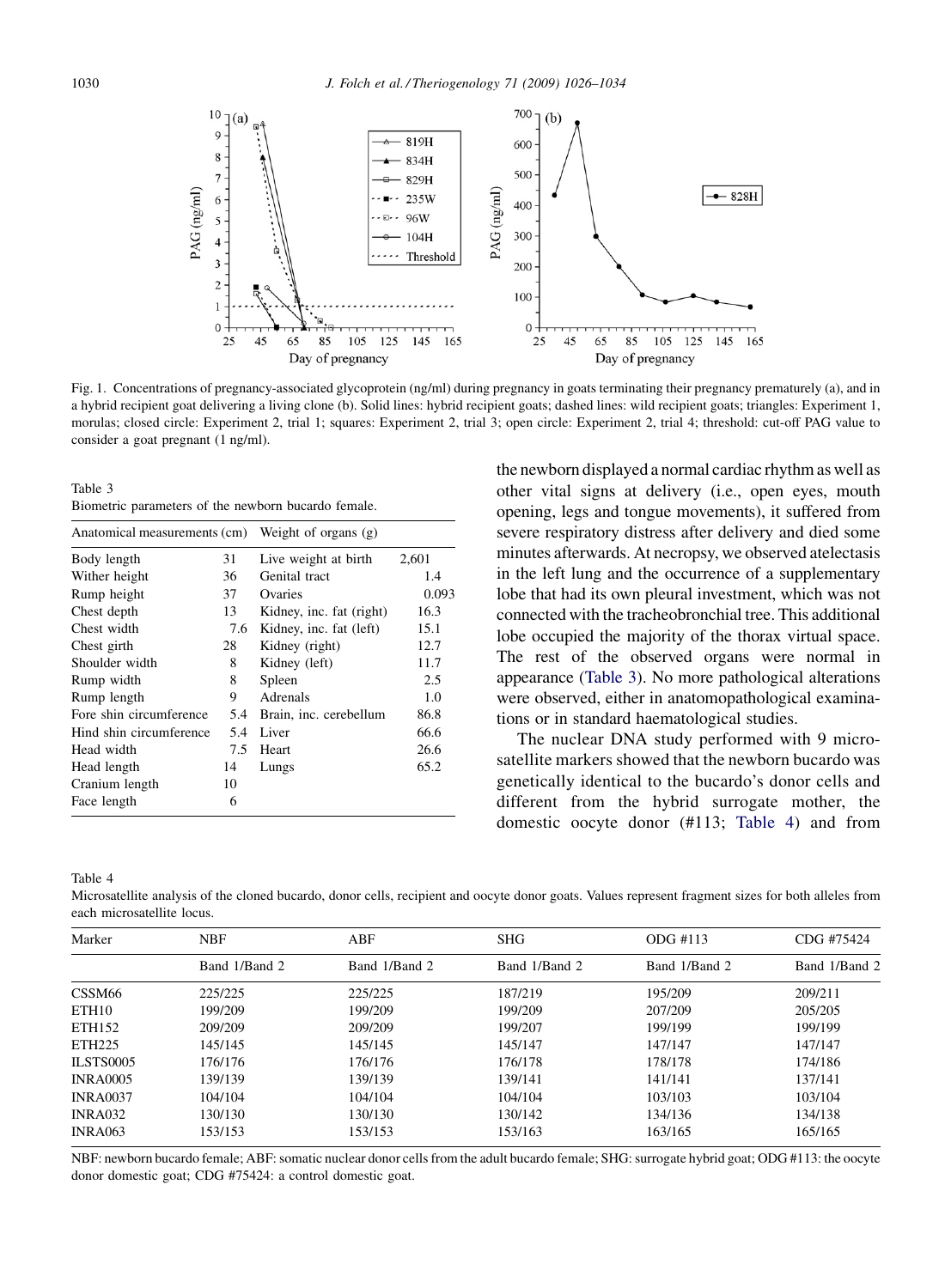| ODG#113                                                                                        |                  |     |     |     |     |     |                                                                                  |     |
|------------------------------------------------------------------------------------------------|------------------|-----|-----|-----|-----|-----|----------------------------------------------------------------------------------|-----|
| NBF                                                                                            |                  |     |     |     |     |     |                                                                                  |     |
|                                                                                                | 81               | 100 | 110 | 120 | 130 |     |                                                                                  | 160 |
| ABF                                                                                            |                  |     |     |     |     |     |                                                                                  |     |
| <b>SHG</b><br>CDG#75424                                                                        |                  |     |     |     |     |     |                                                                                  |     |
| ODG#113                                                                                        |                  |     |     |     |     |     |                                                                                  |     |
| <b>NBF</b>                                                                                     |                  |     |     |     |     |     |                                                                                  |     |
| 161                                                                                            |                  |     | 190 | 200 | 210 | 220 |                                                                                  | 240 |
| <b>ABF</b>                                                                                     |                  |     |     |     |     |     |                                                                                  |     |
| <b>SHG</b>                                                                                     |                  |     |     |     |     |     |                                                                                  |     |
| ODG#113                                                                                        |                  |     |     |     |     |     |                                                                                  |     |
| <b>NBF</b>                                                                                     |                  |     |     |     |     |     |                                                                                  |     |
|                                                                                                |                  |     |     |     |     |     |                                                                                  |     |
|                                                                                                |                  |     |     |     |     |     |                                                                                  |     |
|                                                                                                |                  |     |     |     |     |     |                                                                                  |     |
|                                                                                                |                  |     |     |     |     |     |                                                                                  |     |
| <b>NBF</b>                                                                                     |                  |     |     |     |     |     | TACAATGCTTCTATCGGTAGTACATAGTACATTTTACTGCATATTCGTACATGGCACATGGAGTCAAATCCATTCTCGTC |     |
| 321                                                                                            |                  |     |     |     |     |     |                                                                                  | 400 |
| <b>ABF</b>                                                                                     |                  |     |     |     |     |     |                                                                                  |     |
| SHG                                                                                            |                  |     |     |     |     |     |                                                                                  |     |
| CDG#75424<br>ODG#113                                                                           |                  |     |     |     |     |     |                                                                                  |     |
| AACATGCGTATCCCGTCCACTAGATCACGAGCTTGTTGACCATGCCGCGTGAAACCAGCAACCCGCTTGGCAGGGATCCC<br><b>NBF</b> |                  |     |     |     |     |     |                                                                                  |     |
|                                                                                                |                  |     |     |     |     |     |                                                                                  |     |
| 401                                                                                            |                  |     |     |     |     |     |                                                                                  | 480 |
|                                                                                                |                  |     |     |     |     |     |                                                                                  |     |
| <b>ABF</b><br><b>SHG</b>                                                                       |                  |     |     |     |     |     |                                                                                  |     |
| ODG#113                                                                                        |                  |     |     |     |     |     |                                                                                  |     |
| <b>NBF</b>                                                                                     |                  |     |     |     |     |     | TCTTCTCGCTCCGGGCCCATTAACCGTGGGGGTAGCTATTTAATGAACTTTATCAGACATCTGGTTCTTCTTCAGGGCC  |     |
| 481                                                                                            |                  |     |     |     |     |     |                                                                                  |     |
|                                                                                                |                  |     |     |     |     |     |                                                                                  |     |
| ABF<br><b>SHG</b>                                                                              |                  |     |     |     |     |     |                                                                                  |     |
| ODG#113                                                                                        |                  |     |     |     |     |     |                                                                                  |     |
| <b>NBF</b>                                                                                     |                  |     |     |     |     |     | ATCTCACCTAAAATCGCCCACTCTTCCCTCTTAAATAAGACATCTCGATGGACTAATGACTAATCAGCCCATGCCCACAC |     |
|                                                                                                |                  |     |     |     |     |     |                                                                                  |     |
|                                                                                                |                  |     |     |     |     |     |                                                                                  |     |
| ABF<br><b>SHG</b>                                                                              |                  |     |     |     |     |     |                                                                                  |     |
|                                                                                                |                  |     |     |     |     |     |                                                                                  |     |
| ODG#113<br><b>NBF</b>                                                                          |                  |     |     |     |     |     | ATAACTGTGCTGTCATACATTTGGTATTTTTTAATTTTCGGGGATGCTTGGACTCAGCTATGGCCGTCTGAGGCCCTGAC |     |
|                                                                                                | 641              |     |     |     |     |     |                                                                                  |     |
|                                                                                                |                  |     |     |     |     |     |                                                                                  |     |
| <b>ABF</b><br><b>SHG</b>                                                                       | . <del>.</del>   |     |     |     |     |     |                                                                                  |     |
| ODG#113                                                                                        | $CDG#75424$<br>. |     |     |     |     |     |                                                                                  |     |

Fig. 2. Mitochondrial DNA analysis of the newborn bucardo female (NBF; the clone), somatic nuclear donor cells from the adult bucardo female (ABF), the surrogate hybrid goat (SHG), the oocyte donor goat (ODG #113), and a control domestic goat (CDG #75424). Sequence alignment of a 653 bp fragment in the D-loop region. Dots indicate identity with the clone (NBF).

another oocyte donor domestic goat included as control (#75424; [Table 4](#page-4-0)). Mitochondrial DNA studies revealed 100% identity only between the newborn bucardo female and its oocyte donor domestic goat, as expected (Fig. 2).

## 4. Discussion

Many attempts have been achieved to multiply endangered species of ruminants by NT embryos transferred to domestic females. Some of them, such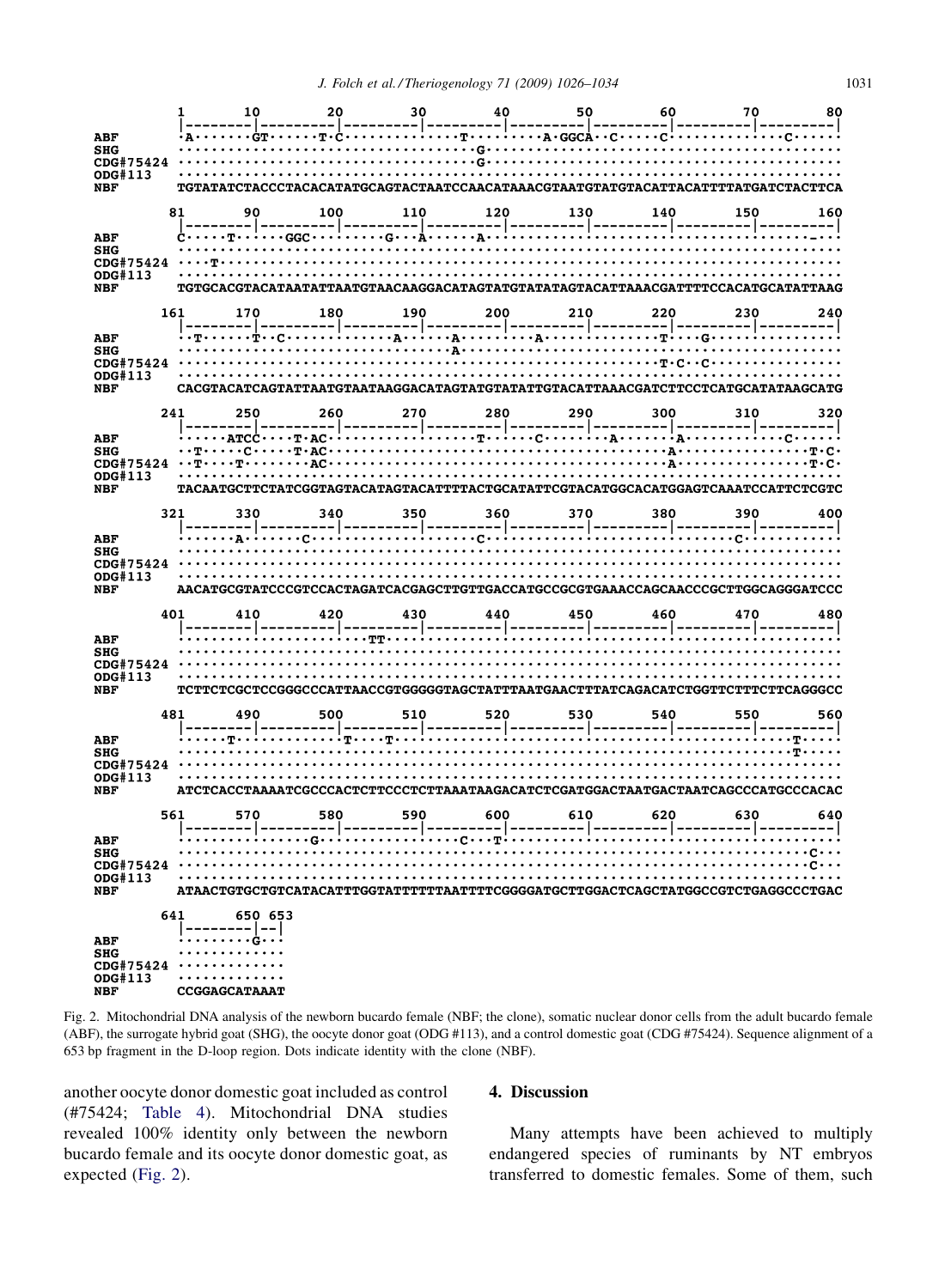as argali [\[16\]](#page-7-0) and banteng [\[17\]](#page-7-0), resulted in pregnancies. In the case of gaur [\[4\]](#page-7-0) and mouflon [\[5\]](#page-7-0), pregnancies went on to term. In these interspecific cloning experiments, both, the oocyte donors and surrogate mothers were females from domestic species whose phylogenetic distance and pregnancy duration were close to the karyoplast donors. On the other hand, in our study although the different Spanish ibex subspecies have identical number of chromosomes as the domestic goat ( $2n = 60$ ), genomic DNA studies showed that the bucardo was a monophyletic subspecies [\[2\]](#page-7-0). Even though the phylogenetic closest subspecies to bucardo is the Spanish ibex, C. p. hispanica, we used domestic goats as oocyte donors due to the difficulty to capture and maintain wild goats in captivity in sufficient numbers.

Oocytes were obtained surgically from the oviduct after a superovulatory treatment. Although a great number of oocytes can be obtained either by ovum pickup or from slaughterhouse ovaries, we used in vivo matured oocytes since it has been reported that in vitro culture leads to a sub-optimal maturation resulting in a loss of embryo viability after fertilization [\[18\]](#page-7-0). The treatment, consisting in a combination of decreasing doses of highly purified FSH with an injection of LH at the end of the progestagen treatment, has been successfully used in superovulation of domestic goats for embryo transfer purposes [\[19\].](#page-7-0) The association of an injection of LHRH, 32 h after the sponge removal, improved the synchronization of the ovulations and the homogeneity of the recovered oocytes.

A percentage of reconstructed embryos did not develop after cleaving as previously reported in domestic goats after nuclear transfer from fibroblasts [\[20\].](#page-8-0) In addition, the rate of embryos reaching the blastocyst stage in the present study are similar to that reported in the interspecific cloning of the mouflon [\[5\].](#page-7-0)

The use of domestic goats as recipients was rejected because its length of gestation (150 d) is quite different from Spanish ibex (162 d) [\[21\].](#page-8-0) In previous studies we found that the Spanish ibex embryos transferred to domestic goats resulted in pregnancies to term only when the ibex embryo shared the uterus with a domestic goat embryo [\[14\]](#page-7-0). On the other hand, hybrids (Spanish ibex  $\times$  domestic goat female) were able to bring successfully to term transferred Spanish ibex embryos [\[15\].](#page-7-0) In the present study we used both, Spanish ibex and hybrids as foster-mothers, resulting in similar pregnancy rates between genotypes. Since hybrids are less stressful and cheaper, present results suggest the suitability of this genotype as recipients of the NT bucardo embryos.

In our experiment, reconstructed embryos were cultured in vitro for 36 h or 7 d before transfer. In goats, NT embryos are usually transferred to recipients at day 2 (4-cell stage) [\[22,23\].](#page-8-0) However, in vitro culture to the blastocyst stage permits better embryo selection, transferring a lower number of embryos per recipient. Moreover, embryo transfer at the compact morula– blastocyst stage to the uterine horn is easier and faster than to the oviduct after laparotomy. Finally, previous experiments performed in domestic goats showed that the number of born kids from NT embryos transferred at blastocyst stage were significantly higher than at the 4 cells stage (6.2 vs. 0.7 kids born per 100 transferred embryos, respectively) [\[9\]](#page-7-0). Unlike what was expected, in the present work no pregnancies were achieved using blastocyts. Nevertheless our results do not prove a better efficiency of the oviductal transfer, since our experiment is not comparable with that previously reported [\[9\]](#page-7-0) in terms of experimental animals or techniques. It is possible that one cause of embryo mortality was a lack of synchronization between the physiological stage of the embryo and the recipient uterus, as there is scarce information about the characteristics of the sexual cycle of the Spanish ibex. We know that it is a seasonal polyestric species whose oestrus appears every 19.6 d as mean [\[21\],](#page-8-0) but no information is available about the endocrinology along the cycle.

Six recipients lost the embryos before day 75. Some authors reported early abortions in cow and sheep, frequently associated with functional deficiencies occurring at the onset of placentation [\[24\]](#page-8-0). The seventh recipient maintained pregnancy to term, displaying high levels of plasmatic PAG, mainly in the early pregnancy. Similar results have been recorded in interspecific embryo transfer between domestic goats and Spanish ibex [\[14\]](#page-7-0). Although the role of PAG in recipients of NT embryos it is not known, it has been reported that in pregnancies of NT bovine embryos high PAG levels are not associated with pregnancy loss and do not preclude a normal full term development in this species. In fact, recipients with higher PAG levels have more chances to go to term [\[25\].](#page-8-0)

The delivered kid was genetically identical to the bucardo, disregarding the influences of mitochondrial DNA from the oocyte of the domestic donor and of the uterine environment of the hybrid recipient. The newborn displayed serious respiratory distress and died few minutes after the caesarean section. In other species, postnatal losses at birth or during the first few days of life are associated with prolonged gestation, dystocia or occurrence of large offspring syndrome [\[26\].](#page-8-0) The birth weight of the cloned  $C$ .  $p$ . pyrenaica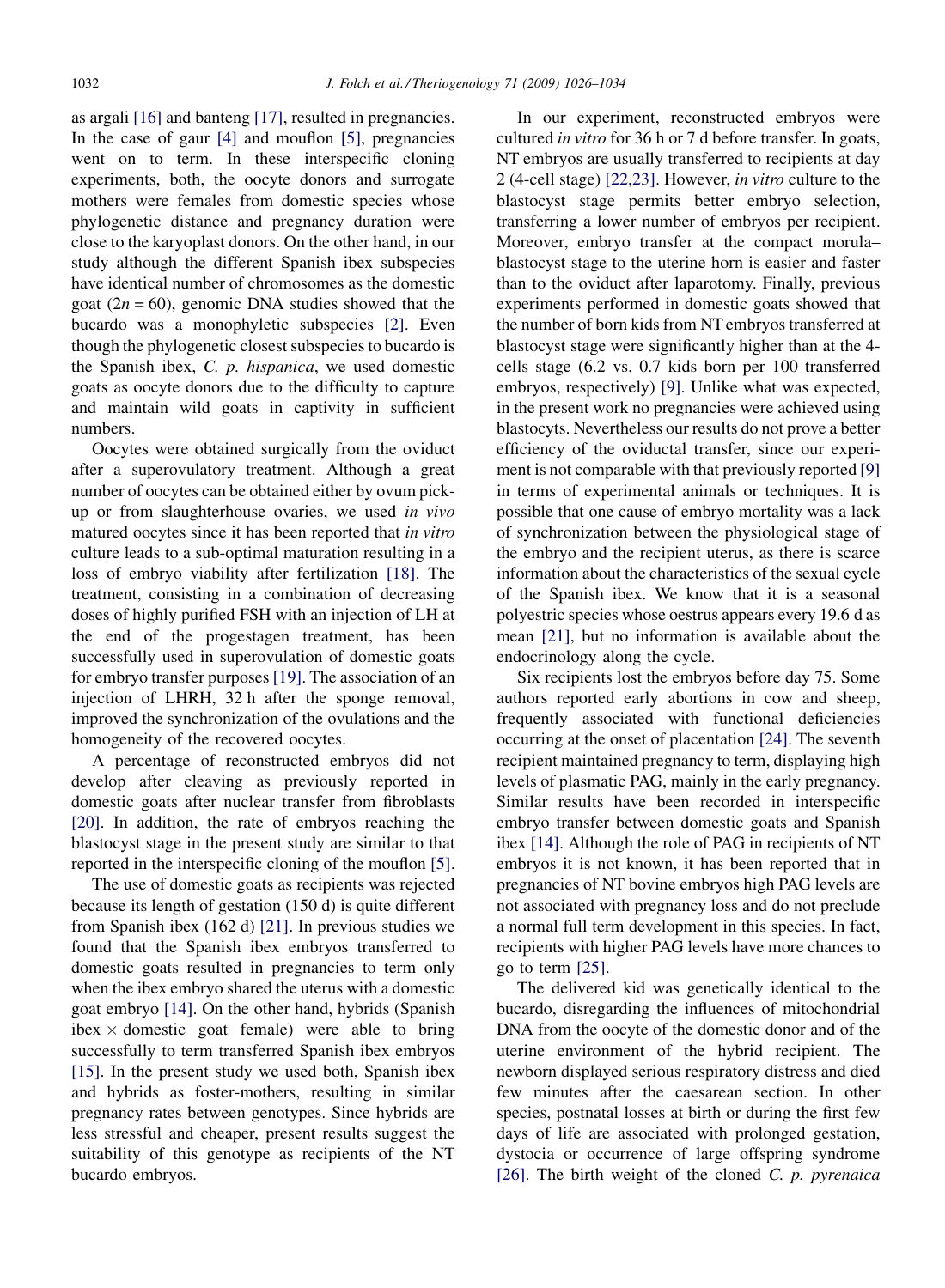<span id="page-7-0"></span>(2.6k) did not exceed the mean birth weight plus 2 standard deviations (2.9k) reported for C. p. hispanica  $(1.9 \pm 0.5k; \text{mean} \pm \text{S.D.})$  [\[21\]](#page-8-0), thus suggesting that the large offspring syndrome did not occur and that the birth weight of the clone can be considered normal. At necropsy all the organs appeared normal except lungs. Physical defects in the lungs as well as in other organs have also been reported in neonatal cloned sheep that failed to survive [\[27\]](#page-8-0).

To our knowledge, this is the first animal born from an extinct subspecies and the first successful interspecies adult somatic cell nuclear transfer in the Capra genus. Our results show that enucleated oocytes from domestic goats support mitotic cleavage of bucardo karyoplasms and that the bucardo somatic cells stored in liquid nitrogen can be reprogrammed to achieve embryo development and offspring. The efficiency of this process is quite similar to that attained in interspecific cloning experiments in others species. Moreover, this study demonstrates that the use of hybrid foster mothers may be considered to be used in projects undertaken to rescue endangered or extinct species.

At present it can be assumed that cloning is a not very effective way to preserve endangered species, because the complexity to handling the experimental wild animal and the insufficient knowledge on both, the cellular mechanisms involved in the technique and on the reproductive characteristics of the animals [\[28–30\].](#page-8-0) However, in species as bucardo, cloning is the only possibility to avoid its complete disappearance. The present work encourages to appropriately store somatic tissues and cells of all endangered species or suitable animals, as they may be useful for future cloning-based conservation programs.

#### Acknowledgements

To R.B. Lanza (ACT); J.P. Renard and P. Chavatte Palmer (INRA, France); J.L. Jorcano (CIEMAT); J. Sulon (University of Liege, Belgium); N. Jiménez (University of Barcelona, Spain); M. Barberán (University of Zaragoza, Spain); E. Möstl (University of Vienna, Austria); F. Muñoz (CITA de Aragón); S. Marraco, J. Guiral and D. Rodríguez (Gobierno de Aragón). Research was supported by INIA (Project RZ-01-023) and Government of Aragon.

## References

[1] Cabrera A. The subspecies of the Spanish ibex. Proc Zool Soc Lond 1911;66:963–77.

- [2] Amills M, Jimenez N, Jordana J, Riccardi A, Fernandez-Arias A, Guiral J, et al. Low diversity in the major histocompatibility complex class II DRB1 gene of the Spanish ibex, Capra pyrenaica. Heredity 2004;93:266–72.
- [3] Decreto 181/2005 del Gobierno de Aragón. In: Boletín Oficial de Aragón 114:11527-11532.
- [4] Lanza RP, Cibelli JB, Diaz F, Moraes CT, Farin PW, Farin CE, et al. Cloning of an endangered species (Bos gaurus) using interspecies nuclear transfer. Cloning 2000;2(2):79–90.
- [5] Loi P, Ptak G, Barboni B, Fulka Jr J, Cappai P, Clinton M. Genetic rescue of an endangered mammal by cross-species nuclear transfer using post-mortem somatic cells. Nat Biotechnol 2001;19: 962–4.
- [6] Trivedi BP. Scientist clone first endangered spedies: a wild sheep. National Geographic Today )2001;(October (29)).
- [7] Vignon X, Chesné P, Le Bourhis D, Fléchon JE, Heyman Y, Renard JP. Developmental potential of bovine embryos reconstructed from enucleated matured oocytes fused with cultured somatic cells. C R Acad Sci 1998;321:735–45.
- [8] Chemineau P, Baril G, Leboeuf B, Maurel MC, Roy F, Pellicer-Rubio M, et al. Implications of recent advances in reproductive physiology for reproductive management of goats. J Reprod Fertil Suppl 1999;54:129–42.
- [9] Chesné P, Perreau C, Lavergne Y, Poulin N, Baril G, Capo D, et al. Birth of live offspring from cultured nuclear transferred embryos in goats. In: Proceedings of the 19th Meeting of the European Embryo Transfer Association; 2003. p. 144.
- [10] González F, Cabrera F, Batista M, Rodríguez N, Álamo D, Sulon J, et al. A comparison of diagnosis of pregnancy in the goat via transrectal ultrasound scanning, progesterone, and pregnancyassociated glycoprotein assays. Theriogenology 2004;62:1108– 15.
- [11] Amills M, Capote J, Tomas A, Kelly L, Obexer-Ruff G, Angiolillo A, et al. Strong phylogeographic relationships among three goat breeds from the Canary Islands. J Dairy Res 2004;71:257–62.
- [12] Herrera M, Rodero E, Gutierrez MJ, Peña F, Rodero JM. Application of multifactorial discriminant analysis in the morphostructural differentiation of Andalusian caprine breeds. Small Rumin Res 1996;22:39–47.
- [13] SAS Institute Inc.. SAS OnlineDoc $^{(8)}$  9.1.3.. Cary, NC: SAS Institute Inc.; 2004.
- [14] Fernandez-Arias A, Alabart JL, Folch J, Beckers JF. Interspecies pregnancy of Spanish ibex (Capra pyrenaica) fetus in domestic goat (Capra hircus) recipients induces abnormally high plasmatic levels of pregnancy-associated glycoprotein. Theriogenology 1999;51:1419–30.
- [15] Fernández-Arias A, Roche A, Alberio R, Alabart JL, Folch J. Use of hybrids as recipients in interspecies embryo transfer in the Capra genus. Theriogenology 2001;55:383.
- [16] White KL, Bunch TD, Mitalipov S, Reed WA. Establishment of pregnancy after the transfer of nuclear transfer embryos produced from the fusion of argali (Ovis ammon) nuclei into domestic sheep (Ovis aries) enucleated oocytes. Cloning 1999;1(1):47–54.
- [17] Sansinena MJ, Hylan D, Hebert K, Denniston RS, Godke RA. Banteng (Bos javanicus) embryos and pregnancies produced by interspecies nuclear transfer. Theriogenology 2005;63:1081–91.
- [18] Mermillod P, Oussaid B, Cognié Y. Aspects of follicular and oocyte maturation that affect the developmental potential of embryos. J Reprod Fertil Suppl 1999;54:449–60.
- [19] Cognié Y, Baril G, Poulin N, Mermillod P. Current status of embryo technologies in sheep and goat. Theriogenology 2003;59:171–88.